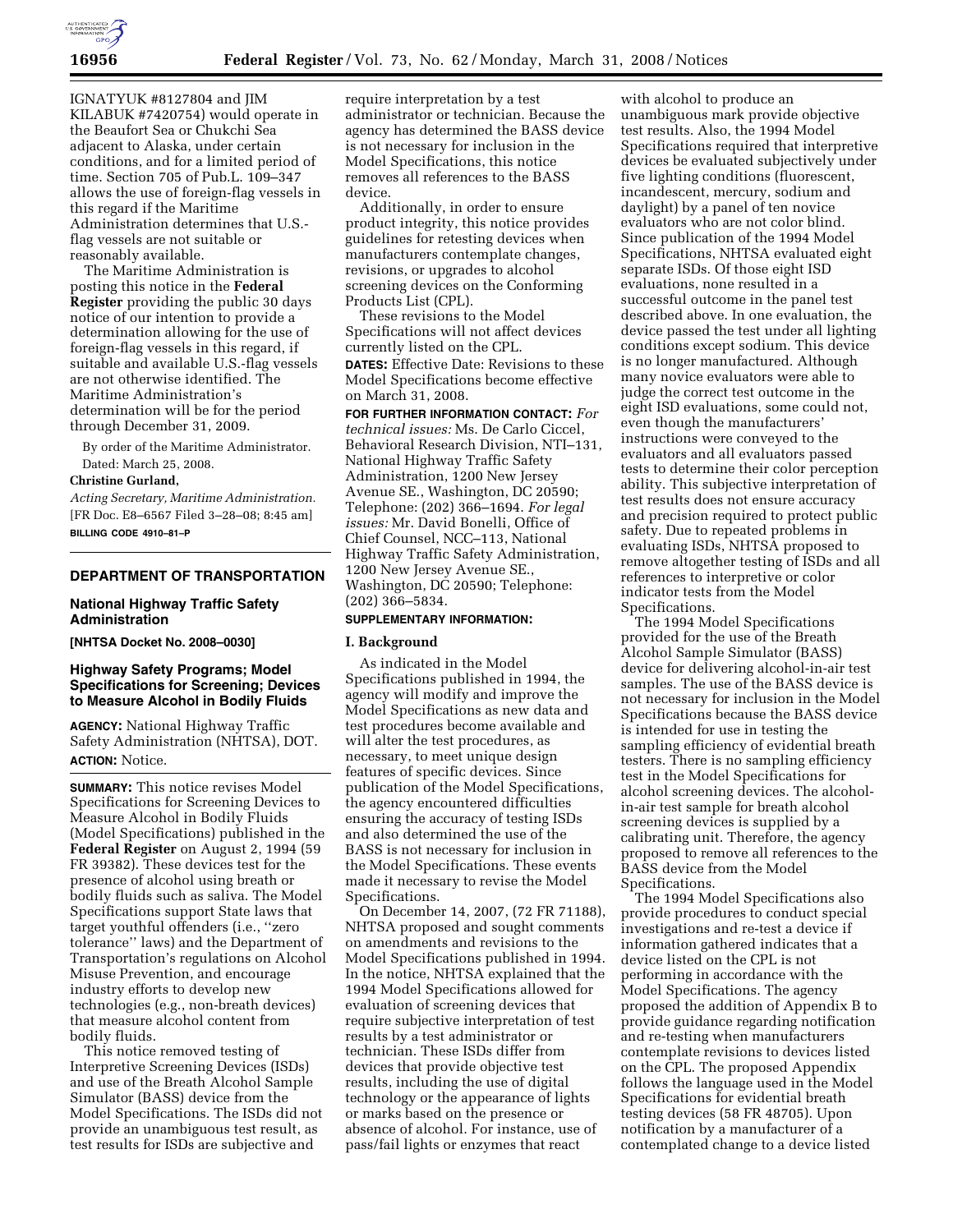on the CPL, NHTSA proposed that it would determine whether re-testing is required. Such determination would look at several factors, including the nature and reason for the change, the scope of the change, the effects of the change on the performance of the device, and how the change will be documented for the benefit of the user. NHTSA would list device revisions and whether re-testing was required in the next update to the CPL. Appendix B also would state that NHTSA may retest any device listed on the CPL at any time to determine continued compliance and performance with the Model Specifications. A device found not to perform in accordance with the Model Specifications would be subject to the special investigation procedures discussed below.

Having received no comments on any aspect of the agency's proposal, this notice adopts the proposed revisions, including the ''Procedures'' and ''Model Specifications for Alcohol Screening Devices,'' without change.

### **II. Procedures**

This section describes the current procedures. The DOT Volpe National Transportation Systems Center (VNTSC), RTV–4F, Kendall Square, Cambridge, MA 02142 tests products manufacturers submit to determine whether the products meet the model specifications. Tests are conducted semiannually, or as necessary. Manufacturers are required to apply to NHTSA for a test date by writing to the Office of Behavioral Safety Research, NTI–130, NHTSA, 1200 New Jersey Avenue, SE., Washington, DC 20590. At least 30 days are typically required from the date of notification until the test can be scheduled.

One week prior to the scheduled initiation of the test program, manufacturers must deliver their devices to VNTSC. If the devices are disposable, the manufacturer must deliver at least 300 such devices; if the devices are reusable, the manufacturer need submit only a single device. If a manufacturer of a reusable device wishes to submit a duplicate, backup instrument, it may so do. The manufacturer is responsible for ensuring that the devices operate properly and are packaged correctly. The manufacturer must also deliver the operator's manual (or instructions) and the maintenance manual (if any) that is to be supplied with the purchase of the device, as well as specifications and drawings fully describing the device and its use. Information determined to be proprietary will be respected. (See 49 CFR Part 512, regarding the procedure

by which NHTSA will consider claims of confidentiality.)

In addition, the manufacturer must submit a self-certification, certifying that the manufacturer meets the requirements according to the U.S. Food and Drug Administration (FDA) Good Manufacturing Practices regulations for devices used for medical purposes (21 CFR Part 820), and that the device's label meets the requirements in FDA's Labeling regulations for devices used for medical purposes (21 CFR Part 809.10), even if the devices are not to be used for medical purposes. See Appendix A to this notice.

The manufacturer has the right to check its device(s) between the time of arrival at VNTSC and the start of the tests, but will have no access to the device(s) during the tests. Any malfunction of a device resulting in failure to complete any of the tests satisfactorily will result in a determination that the device does not conform to the Model Specifications. If a device is found not to conform to the Model Specifications, it may be resubmitted for the next testing cycle after appropriate corrections have been made. However, the agency reserves the discretion to determine whether to conduct any retest.

The agency intends to update and republish the CPL in the **Federal Register** annually. Republications of the CPL add conforming alcohol screening devices tested since the last CPL republication.

NHTSA will continue to provide notification in the **Federal Register**  when the agency amends the Model Specifications as new data and test procedures become available and will retest devices when necessary.

The NHTSA Office of Behavioral Safety Research is the point of contact for information about acceptance testing and field performance of devices that are in the marketplace. NHTSA requests that users of alcohol screening devices provide both acceptance and field performance data to the Office of Behavioral Safety Research when such data indicate potential performance problems. Information from users will help NHTSA monitor whether alcohol screening devices are performing according to the NHTSA Model Specifications.

If information gathered indicates that a device on the CPL is not performing in accordance with the Model Specifications, NHTSA may direct VNTSC to conduct a special investigation. An investigation may include visits to users and additional tests of devices obtained on the open market. If the investigation indicates

that a device actually sold on the market does not meet the Model Specifications, the manufacturer will be notified that the device may be removed from the CPL. In this event, the manufacturer will have 30 days from the date of notification to reply. Based on the VNTSC investigation and any data provided by the manufacturer, NHTSA will decide whether the device should remain on the CPL. If the device is removed from the CPL, the manufacturer will be permitted to resubmit an improved device to VNTSC for testing when it believes the problems causing its failure have been resolved. Upon resubmission, the manufacturer must submit a statement describing what has been done to overcome the problems that led to failure of the device. The agency reserves the discretion to determine whether to conduct any retest.

If information gathered indicates that the manufacturer of a device on the CPL does not comply with the requirements in FDA's Good Manufacturing Practices regulations for devices used for medical purposes or that the device's label does not comply with the requirements in FDA's labeling regulations for devices used for medical purposes, NHTSA may investigate the matter in consultation with FDA and will notify the manufacturer that the device may be removed from the CPL. The manufacturer will have 30 days from the date of notification to reply. Based on any data provided by the manufacturer and investigative findings, NHTSA will decide whether the device should remain on the CPL. If the device is removed from the CPL, the manufacturer will be permitted to resubmit a self-certification, certifying that the manufacturer or its device complies with these FDA requirements when it believes the problems causing its non-compliance have been resolved. Upon resubmission, the manufacturer must submit a statement describing what has been done to overcome the problems that led to non-compliance.

In accordance with the foregoing, the amendments of the Model Specifications for Screening Devices to Measure Alcohol in Bodily Fluids, are set forth below.

## *Model Specifications for Alcohol Screening Devices*

#### 1. Purpose and Scope

These specifications establish performance criteria and methods for testing of alcohol screening devices. Alcohol screening devices use bodily fluids to detect the presence of 0.020 or more BAC (see below) with sufficient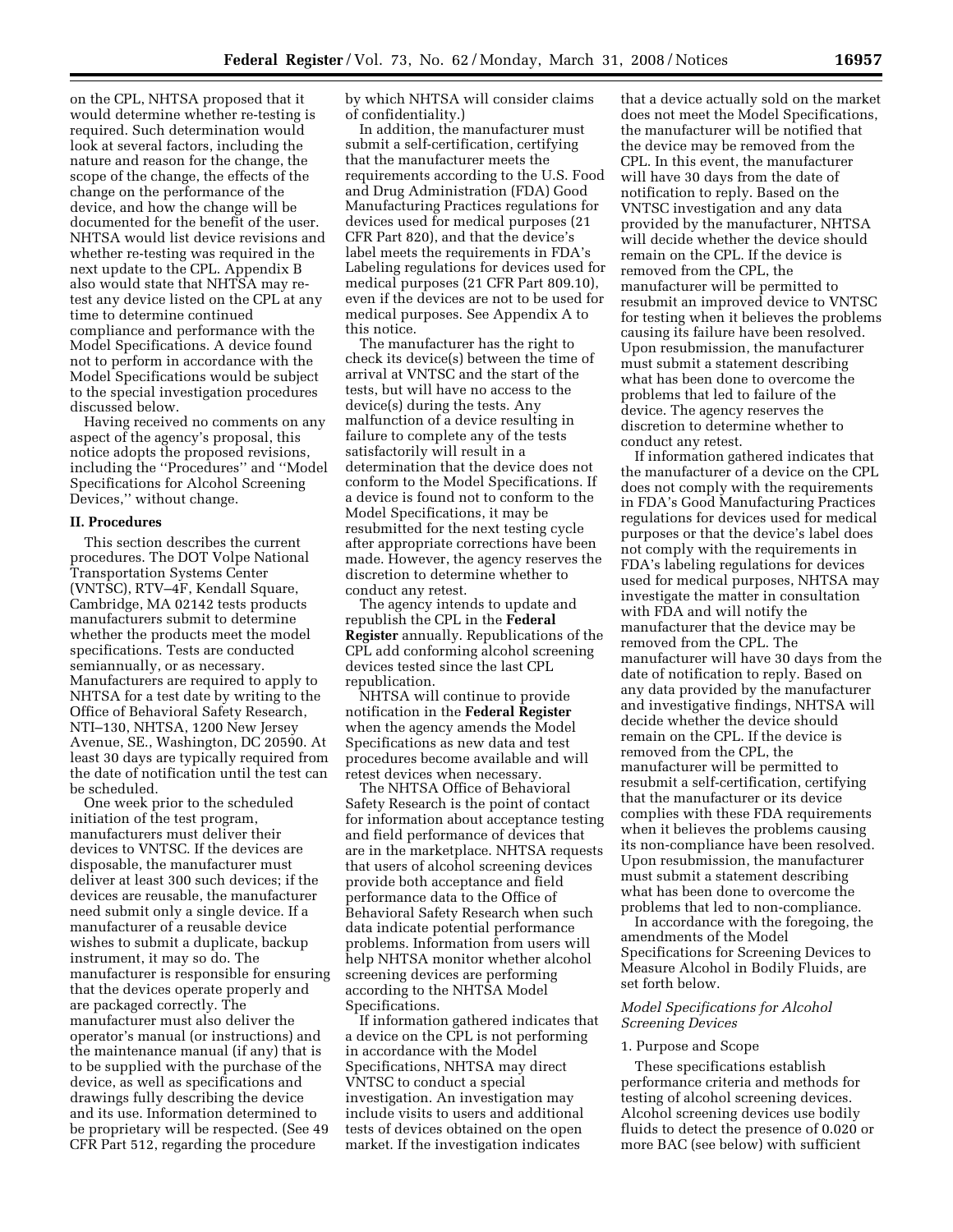accuracy for screening purposes. These specifications are intended primarily for use in the conformance testing of alcohol screening devices.

2. Classification

2.1 Disposable Alcohol Screening Devices.

Alcohol screening devices designed for a single use.

2.2 Reusable Alcohol Screening Devices.

Alcohol screening devices designed to be reused.

## 3. Definitions

3.1 Alcohol.

The intoxicating agent in beverage alcohol, ethyl alcohol or other low molecular weight alcohols including methyl or isopropyl alcohol.

3.2 Alcohol Screening Device.

A device that is used to detect the presence of 0.020 or more BAC. The device may measure any bodily fluid for this purpose, but shall provide output in BAC units. Test results must be indicated unambiguously by numerical read-out or by other means, such as by the use of lights or by the appearance of a distinctive mark but not by color change.

3.3 Blood alcohol concentration (BAC).

Grams alcohol per 100 milliliters of blood or grams alcohol per 210 liters of breath in accordance with the Uniform Vehicle Code, Section 11–903(a)(5) 1 (BrAC is often used to indicate that the measurement is a breath measurement); or grams alcohol per 100 milliliters of saliva.

3.4 Calibrating Unit.

A device that produces an alcohol-inair test sample of known concentration and that meets the NHTSA Model Specifications for Calibrating Units (72 FR 34742).

3.5 Bodily Fluid.

Any bodily fluid capable of being used to estimate alcohol concentration, provided the relationship between such bodily fluid and BAC has been established according to scientifically acceptable standards. Such fluids include but are not limited to blood, exhaled deep lung breath and saliva.

3.6 Scientifically Acceptable Substitutes.

Fluids that have been scientifically accepted as equivalent to bodily fluids for testing purposes, such as aqueous alcohol test solutions on a one-to-one basis for blood or saliva.

4. Test Methods and Requirements

Testing will be performed according to the instructions that normally accompany the submitted device and under the conditions specified in the tests below.

4.1 Test 1. Precision and Accuracy.

Perform 40 trials under normal laboratory conditions including 20 trials at 0.008 BAC and 20 trials at 0.032 BAC. Use a calibrating unit for this test for breath devices and preparations of bodily fluids or scientifically acceptable substitutes for non-breath devices. Perform tests using a VNTSC investigator.

To conform at 0.008 BAC, not more than one positive result. To conform at 0.032 BAC, not more than one nonpositive result.

4.2 Test 2. Blank Reading.

Perform 20 trials under normal laboratory conditions at 0.000 BAC. Use non-alcoholic human breath for breath devices and non-alcoholic bodily fluids or scientifically acceptable substitutes for non-breath devices. Perform tests using a VNTSC investigator.

To conform: no positive results. If the device is capable of providing a reading of greater than 0.000 BAC and less than 0.020 BAC, not more than one such result.

4.3 Test 3. Cigarette smoke interference (only breath and saliva test devices).

Perform five trials at 0.000 BAC. Select an alcohol-free person who smokes cigarettes for this test. Ask the person selected to smoke approximately one half of a cigarette. Within one minute after smoking, or after a waiting period specified in the manufacturer's instructions, administer the alcohol screening device test according to the manufacturer's instructions. Then ask the person to take another smoke and repeat the test to produce a total of five trials.

To conform: no positive results.

4.4 Temperature.

Test at low and high ambient temperature.

4.4.1 Test 4.1. Low Ambient Temperature.

Perform 40 trials at 10 degrees Centigrade (C), including 20 trials at 0.008 BAC and 20 trials at 0.032 BAC. Use a calibrating unit for this test for breath devices and preparations of bodily fluids or scientifically acceptable substitutes for non-breath devices.

To conform at 0.008 BAC, not more than one positive result. To conform at 0.032 BAC, not more than one nonpositive result.

4.4.2 Test 4.2 High Ambient Temperature.

Perform trials of 40 devices at 40 degrees C, including 20 trials at 0.008 BAC and 20 trials at 0.032 BAC. Use a calibrating unit for this test for breath devices and preparations of bodily fluids or scientifically acceptable substitutes for non-breath devices.

To conform at 0.008 BAC, not more than one positive result. To conform at 0.032 BAC, not more than one nonpositive result.

4.5. Test 5. Vibration.

Perform 40 trials, including 20 trials at 0.008 BAC and 20 trials at 0.032 BAC. Use a calibrating unit for this test for breath devices and preparations of bodily fluids or scientifically acceptable substitutes for non-breath devices.

Mount the screening device on a shake table and vibrate the table in simple harmonic motion through each of its three major axes, as specified below. Sweep through each frequency range in 2.5 minutes, then reverse the sweep to the starting frequency in 2.5 minutes. Disposable testers may be placed in a suitable box mounted on the shake table. Test after vibration.

| Frequency (hertz)      | Amplitude<br>(inches,<br>peak to<br>peak) |
|------------------------|-------------------------------------------|
| 10 to $30$<br>30 to 60 | 0.30<br>0.15                              |

To conform at 0.008 BAC, not more than one positive result. To conform at 0.032 BAC not more than one nonpositive result.

Appendix A—Labeling Instructions for Alcohol Screening Devices' Intended Use Provide the intended use including the specimen matrix (e.g. saliva, breath), the assay type (quantitative, semiquantitative), the purpose of performing the assay, and the individual designated to perform the assay.

e.g.: This product is intended for the (quantitative, semi-quantitative) determination of alcohol in —define matrix (for e.g., saliva, breath, sweat) to perform screening alcohol assays.

This product is recommended for use by individuals who have been trained in the administration of screening devices.

### Description of Testing System

Provide the principles of the procedure for performing the alcohol screening assay.

e.g.: This product uses (alcohol dehydrogenase, infrared technology, etc.) to perform the test.

Chemical Reaction Sequence

Describe the chemical reaction sequence, if applicable.

<sup>1</sup>Available from the National Committee on Uniform Traffic Laws and Ordinances, 107 S. West Street, # 10, Alexandria, VA 22314. Web site address: *http://www.ncutle.org*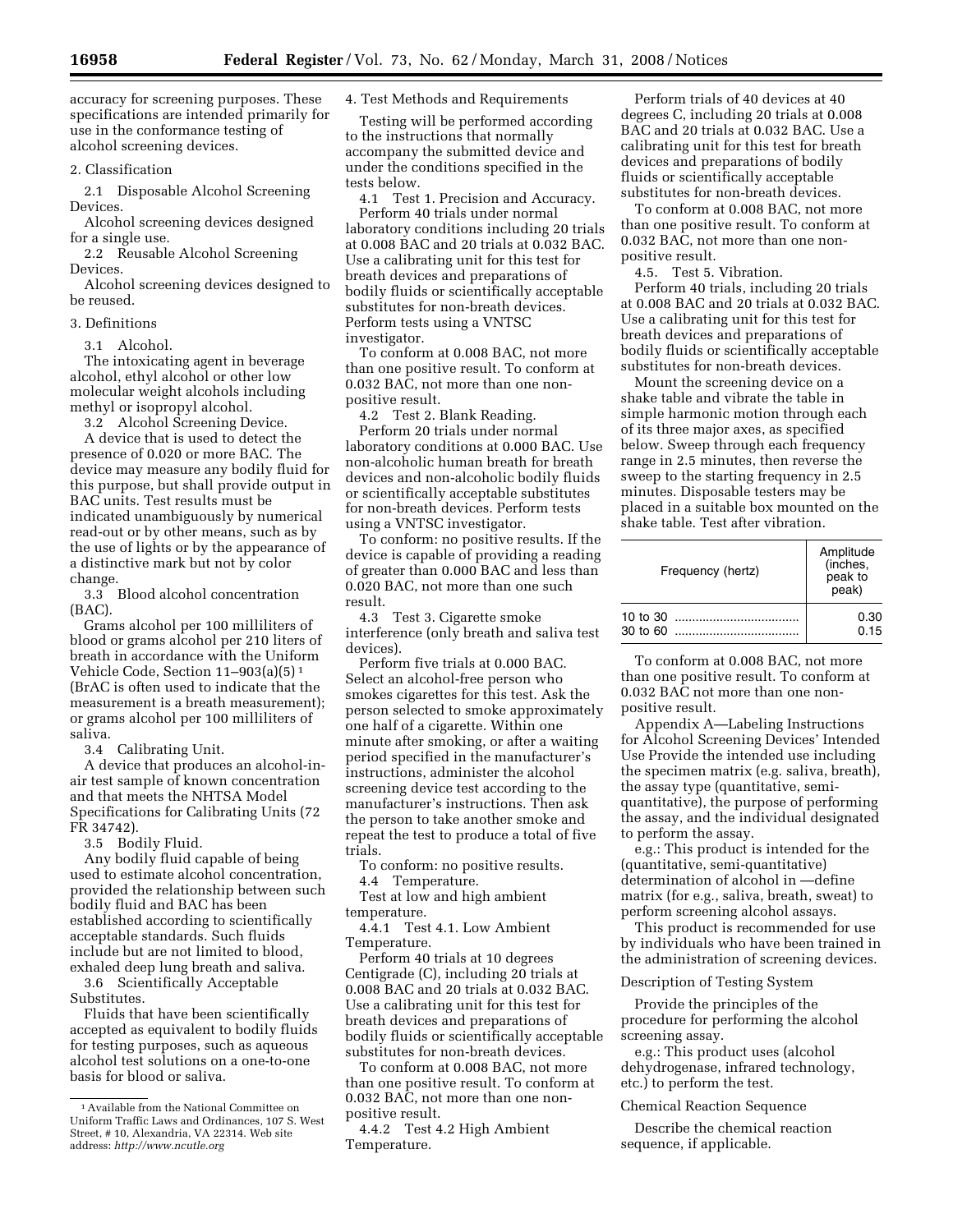Reagents: List the concentration, strength, and composition of the reactive ingredients.

List the non-reactive ingredients.

Reagent Preparation and Storage

Provide instructions for preparing the reagents, if applicable.

Provide instructions for storing the reagents, if applicable.

Provide any signs of deterioration of the reagents, if applicable.

Provide the reagents' shelf life and opened expiration dating, if applicable.

e.g.: Tests in unopened packaging are stable until the date printed on the product container when stored at 22–28 degrees C. If packaging is opened, tests must be conducted at once.

Provide a caution not to use the reagents beyond the expiration date.

### **Precautions**

1. List any reagents that may be hazardous such as caustic compounds, sodium azide or other hazardous reagents and instructions for disposal, if applicable.

2. Provide warning to user to treat all samples as potentially infective. Include instructions for handling and disposal of the sample.

#### Specimen Collection

Provide instructions for collecting and handling the sample.

Provide criteria for specimen

rejection, if applicable.

# Calibration

Disposable tests are pre-calibrated. No additional calibration is required.

Reusable (Instrumented) tests require calibration.

Provide information regarding how calibrations are to be conducted, if applicable, including the number and concentration of calibrators, and the frequency of calibration.

Provide instructions for calibration and recalibration.

Provide the criteria for acceptability of calibration.

Test Procedure (Disposable)

Provide adequate step-by-step instructions for performing the test and determining the results.

Test Procedure (Re-usable/ Instrumented)

Provide adequate step-by-step instruction for performing the test.

Provide the installation procedures and, if applicable, any special requirements.

Provide the space and ventilation requirements.

Provide the description of the required frequency of equipment maintenance and function checks.

Provide the instructions for any remedial action to be taken when the equipment performs outside of its operating range.

Provide any operational precautions and limitations.

Provide instructions for the protection of equipment and instrumentation from fluctuations or interruptions in electrical current that could adversely affect test results and reports, if applicable.

#### *Quality Control (QC)*

### Disposable Tests

If applicable, the function and stability of the test can be determined by the examination of the procedural ''built in'' controls contained in the product. If these controls are not working, the test is invalid and must be repeated.

Disposable/Instrumented Devices

If external quality control materials are used, provide the number, type, matrix and concentration of the QC materials.

Provide directions for performing quality control procedures.

Provide an adequate description of the remedial action to be taken when the QC results fail to meet the criteria for acceptability.

Provide directions for interpretation of the results of quality control samples.

## Results

Describe how the user obtains the test results, e.g., from an instrument readout, printout, etc.

Describe the results in terms of blood alcohol concentration.

Describe what concentration indicates a positive result and what concentration indicates a negative result.

#### Limitations

List the substances or factors that may interfere with the test and cause false results including technical or procedural errors.

### Dynamic Range

Provide the operating range of the product.

# Precision and Accuracy

Only devices that meet the precision and accuracy of these Model Specifications will be included on NHTSA's Conforming Products List for alcohol screening devices.

### Specificity

List the substances that have been evaluated with your product that do or do not interfere at the concentration indicated.

## References

Provide pertinent bibliography.

Technical Assistance

List an 800 number the user may contact for further information or technical assistance.

Appendix B—Guidelines for Re-testing of Modified Screening Devices

Manufacturers contemplating revisions to an alcohol screening device listed on the Conforming Products List (CPL) are advised that the revision may affect the status of the device on the CPL. The manufacturer should inform NHTSA of the contemplated change so that a judgment can be made whether or not re-testing the revised alcohol screening device is necessary. The following lists the type of information NHTSA uses in determining the necessity to re-test an alcohol screening device, and is provided as guidance to manufacturers:

• Manufacturer and Model Name.

• Nature and reason for change(s).

• Scope of change(s) (e.g., Will existing devices be retrofitted? Will the change apply to some users but not others?)

• Will the change(s) affect performance of the device with regard to the Model Specifications? (Precision and accuracy, blank reading, temperature operations, or vibrations.)

• How will the change(s) be documented for the benefit of the user? (e.g., Will the change(s) be documented in service bulletins and/or service manuals? If not, why not?)

If necessary for clarity, drawings of the listed and changed device may also be helpful in NHTSA's deliberations.

If, upon review of information provided by a manufacturer, it is determined that re-testing is not warranted, a statement to that effect will be included in the next scheduled CPL update.

NHTSA reserves the right to test any CPL-listed device on the open market to determine continued compliance and performance in accordance with these Model Specifications. Devices found not to comply with or perform in accordance with the Model Specifications are subject to the investigation provisions stated above in section II, Procedures.

**Authority:** 23 U.S.C. 403; 49 CFR 1.50; 49 CFR Part 501.